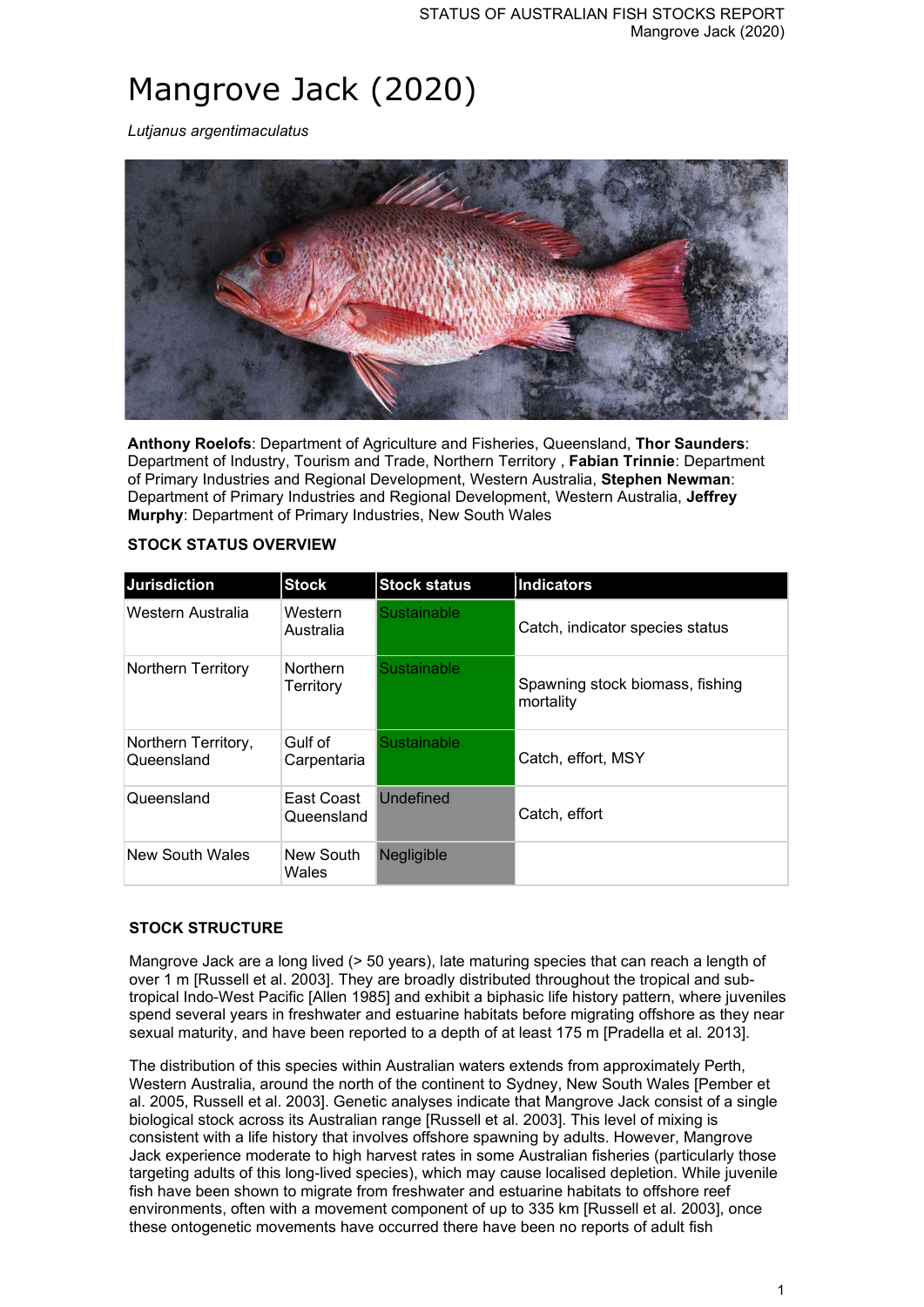undertaking extensive movements, although studies are limited. As such, limited evidence of adult movement in combination with evidence of varying stock status in different regions indicates that Mangrove Jack likely comprise separate management units.

Here, assessment of stock status is presented at the management unit level―East Coast Queensland and the Gulf of Carpentaria; and at the jurisdictional level―Western Australia, Northern Territory and New South Wales.

#### **STOCK STATUS**

**East Coast Queensland** line and net fisheries - the Coral Reef Finfish Fishery (CRFFF) and the East Coast Mangrove Jack is taken as a minor by-product species in Queensland commercial Inshore Finfish Fishery (ECIFFF). Catch of Mangrove Jack in the commercial line (1.9 t in 2018–19) and net (1.1 t in 2018–19) fisheries is stable and has averaged 2.5 t in total since 2010–11 [QFISH 2020]. Catch rates for the commercial net and line fishery are not considered to be reliable indicators of biomass because this species is not commercially targeted within this management unit.

> There is a significant recreational fishery for this species (average 62 t from 2000 to 2019) [Teixeira et al. 2021], but the Indigenous catch is considered to be low. Mangrove Jack is a popular recreational species in all habitats they occupy but considered to be difficult to target. The MLS is less than the size at maturity and preliminary fishery-dependent monitoring has documented a majority (> 90 per cent in 2017) of recreationally caught- fish are less than the size at maturity (L50 for females) [DAF unpublished data]. The impact of this on the stock is unknown. A portion of the biomass is not available to the fishery because of state marine parks and the Great Barrier Reef Marine Park (GBRMP) although the proportion protected has not been quantified. There is insufficient information available to confidently classify the status of this stock.

On the basis of the evidence provided above, the management unit is classified as an **undefined stock**.

**Gulf of Carpentaria** 1990 [O'Neill et. al. 2011] with catches being slightly lower than contemporary Mangrove Jack were exposed to foreign trawling activity between 1950 and harvests. During 2002–2011 the Gulf of Carpentaria Developmental Fin Fish Fishery (GOCDFFTF) harvest averaged approximately 50 t which was considered higher than the 30 t MSY identified in a previous assessment [O'Neill et al. 2011]. Since 2012–13, effort has been absent or very low in the GOCDFFTF but has increased to above 40 t in the Northern Territory Demersal Fishery (DF) in 2019. Mangrove Jack in the GOC have been previously considered to be recovering from overfishing due to the MSY being exceeded. The current assessment uses a modified catch-MSY model (developed by Martell and Froese [2013] and modified by Haddon et al. [2018]) and uses data from both Queensland and Northern Territory. The outputs from the model estimated that the 2019 biomass of Mangrove Jack in the GOC was 56 per cent of unfished levels [Saunders and Roelofs 2020] suggesting that the biomass of this stock is unlikely to be depleted and that recruitment is unlikely to be impaired. Similarly, the model estimated that the fishing mortality (0.1) in 2019 was well below the limit point indicating that the current level of fishing mortality is unlikely to cause the stock to become recruitment impaired.

> On the basis of the evidence provided above, the management unit is classified as a **sustainable stock**.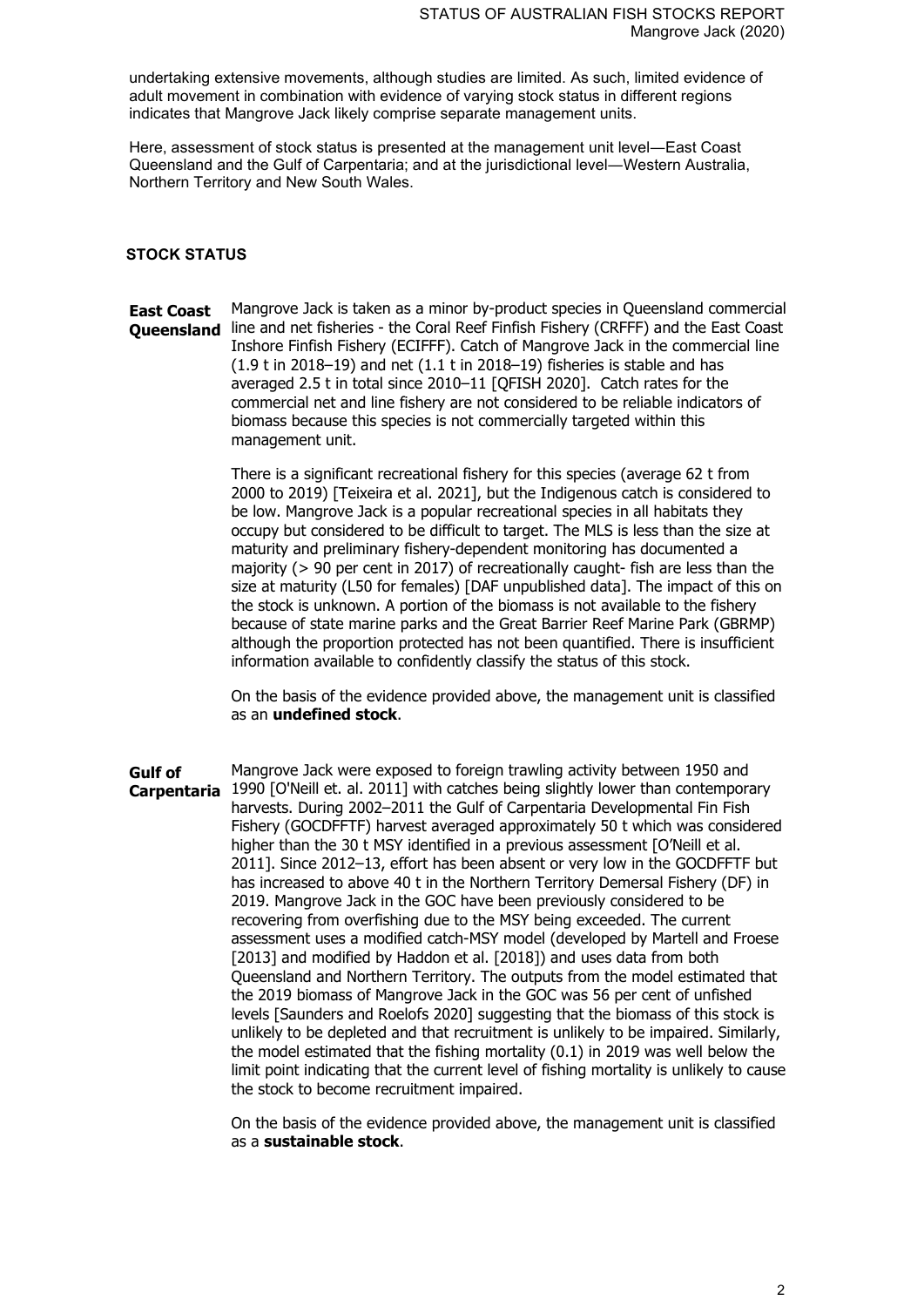- **New South Wales** Stock status for the New South Wales stock is reported as **negligible** due to historically low catches in this jurisdiction, and because the stock has generally not been subject to targeted fishing. The New South Wales commercial catch in 2012–17 averaged less than 0.1 t per annum, and Mangrove Jack is not a major component of recreational landings. Fishing is unlikely to be having a negative impact on the stock.
- **Northern Territory** Mangrove Jack is a highly regarded fish in the Northern Territory but is one of the less common Lutjanids in this jurisdiction. Almost all Mangrove Jack caught by recreational fishers in the Northern Territory are harvested from estuarine and inshore habitats [West et al. 2012], whereas the majority of the commercial harvest (by the multi-species Timor Reef and Demersal Fisheries) occurs offshore.

The magnitude of the recreational harvest of this species is around 5 per cent of the commercial catch (derived from West et al. [2012] and contemporary commercial catch data). There are no estimates of the Indigenous harvest of Mangrove Jack in the Northern Territory.

The average annual commercial catch of Mangrove Jack in the Northern Territory for the decade spanning 2010–19 was 26 t. An assessment using catch data applied to a modified catch-MSY model (developed by Martell and Froese [2013] and modified by Haddon [2018]), estimated that the 2019 biomass of Mangrove Jack was 54 per cent of unfished levels [Saunders 2020] suggesting that the biomass of this stock is unlikely to be depleted and that recruitment is unlikely to be impaired. Similarly, the model estimated that the fishing mortality (0.08) in 2019 was well below the limit point indicating that the current level of fishing mortality is unlikely to cause the stock to become recruitment impaired.

On the basis of the evidence provided above, Mangrove Jack in the Northern Territory is classified as a **sustainable stock**.

**Western Australia** Mangrove Jack are landed primarily on the north-west coast of Western Australia as a component of the multispecies Pilbara Demersal Scalefish Fisheries (PDSF: which includes the Pilbara Fish Trawl (Interim) Managed Fishery; the Pilbara Trap Managed Fishery; and the Pilbara Line Fishery) in the Pilbara management region of the North Coast Bioregion; and as a component of the multispecies Northern Demersal Scalefish Managed Fishery (NDSMF) in the Kimberley management region of the North Coast Bioregion of Western Australia [Newman et al. 2020]. Mangrove Jack are assessed on the basis of the status of several indicator species (including, for example, Red Emperor and Goldband Snapper in the Kimberley region) that represent the entire inshore demersal suite of species occurring at depths of 30–250 m [Newman et al. 2018]. The major performance measures for these indicator species are estimates of spawning stock levels. The target level of spawning biomass is 40 per cent of the unfished level, with a threshold reference level of 30 per cent and a limit reference level of 20 per cent of the estimate of initial spawning biomass [DPIRD 2017]. Indicator species assessments using an integrated age structured model determined that the spawning biomass levels of each of the indicator species in the PDSF were either greater than the target level or between the target and the threshold level in 2015 (the year the last integrated assessment was undertaken). The spawning biomass levels of the indicator species were at the threshold level in the NDSMF in 2017 [Newman et al. 2020]. The above evidence indicates that the biomass of this stock is unlikely to be depleted and that recruitment is unlikely to be impaired.

> The catch of Mangrove Jack in the PDSF has been low and stable for the past 10 years (2010–19), ranging from 8.9–14.4 tonnes (t), with a mean annual catch of 10.9 t. The catch of Mangrove Jack in the NDSMF has been low and stable for the past 10 years (2010–19), ranging from 0.6–3.4 t, with a mean annual catch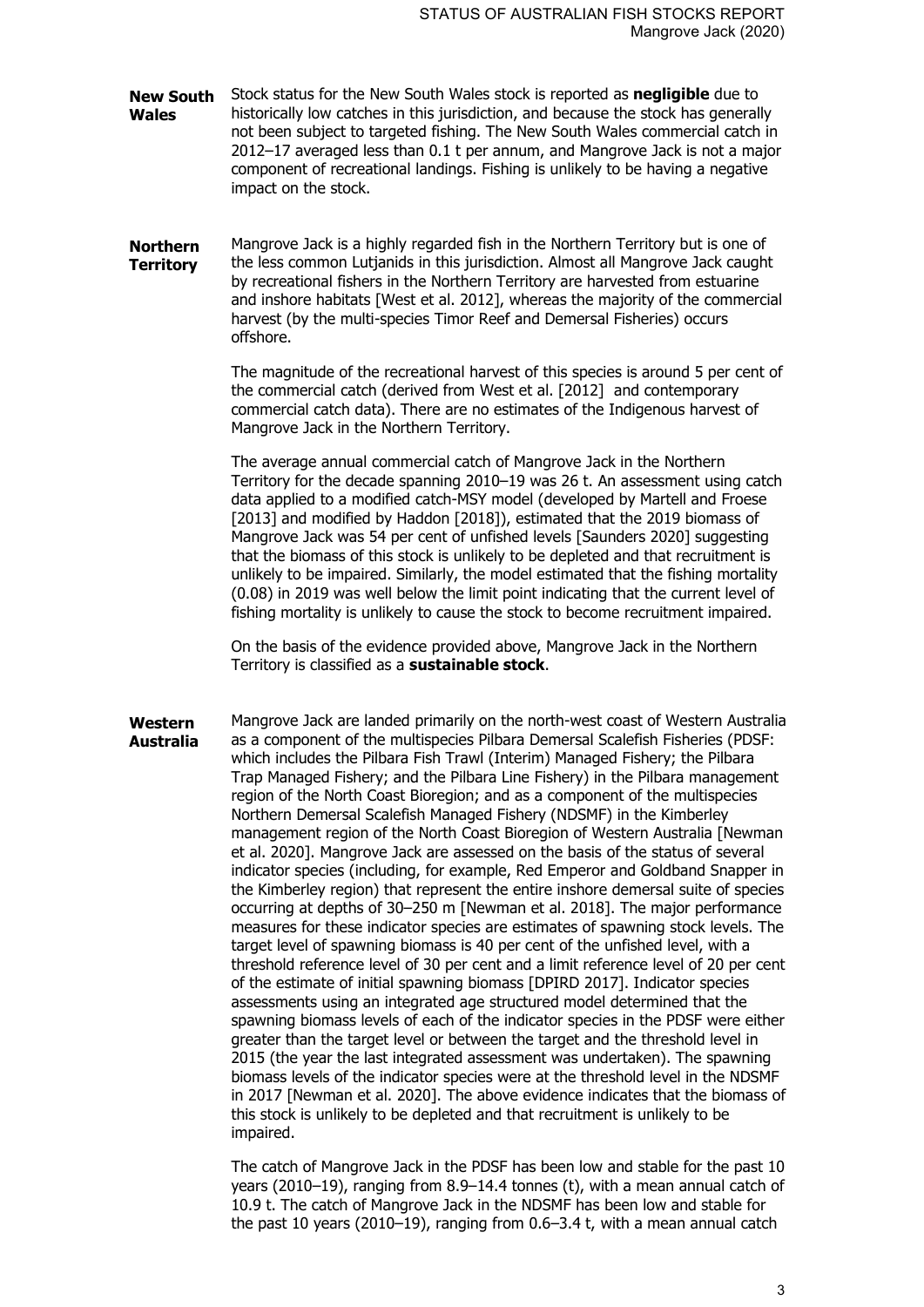of 1.4 t. The above evidence indicates that the current level of fishing mortality is unlikely to cause the stock to become recruitment impaired.

On the basis of the evidence provided above, Mangrove Jack in Western Australia is classified as a **sustainable stock**.

## **BIOLOGY**

**Mangrove Jack biology** [Pember et al. 2005, Piddocke et al. 2015, Russell et al. 2003]

| Species        | Longevity / Maximum Size | Maturity (50 per cent)                                           |
|----------------|--------------------------|------------------------------------------------------------------|
| ∣Mangrove Jack | 157 years, 1 019 mm FL   | Male: ≥ 7 years, 450 mm F L<br>Female: $\geq 8$ years, 510 mm FL |

## **DISTRIBUTION**



Distribution of reported commercial catch of Mangrove Jack

## **TABLES**

| <b>Fishing methods</b> |                                  |                                     |                   |                             |
|------------------------|----------------------------------|-------------------------------------|-------------------|-----------------------------|
|                        | <b>New South</b><br><b>Wales</b> | <b>Northern</b><br><b>Territory</b> | <b>Queensland</b> | Western<br><b>Australia</b> |
| <b>Charter</b>         |                                  |                                     |                   |                             |
| <b>Hook and Line</b>   |                                  | $\checkmark$                        |                   |                             |
| <b>Rod and reel</b>    |                                  |                                     |                   | $\checkmark$                |
| <b>Spearfishing</b>    |                                  |                                     | $\checkmark$      | ✓                           |
| <b>Commercial</b>      |                                  |                                     |                   |                             |
| <b>Bottom Trawls</b>   |                                  | ✓                                   |                   |                             |
| <b>Cast Net</b>        |                                  | $\checkmark$                        |                   |                             |
| <b>Fish Trap</b>       |                                  | ✓                                   |                   |                             |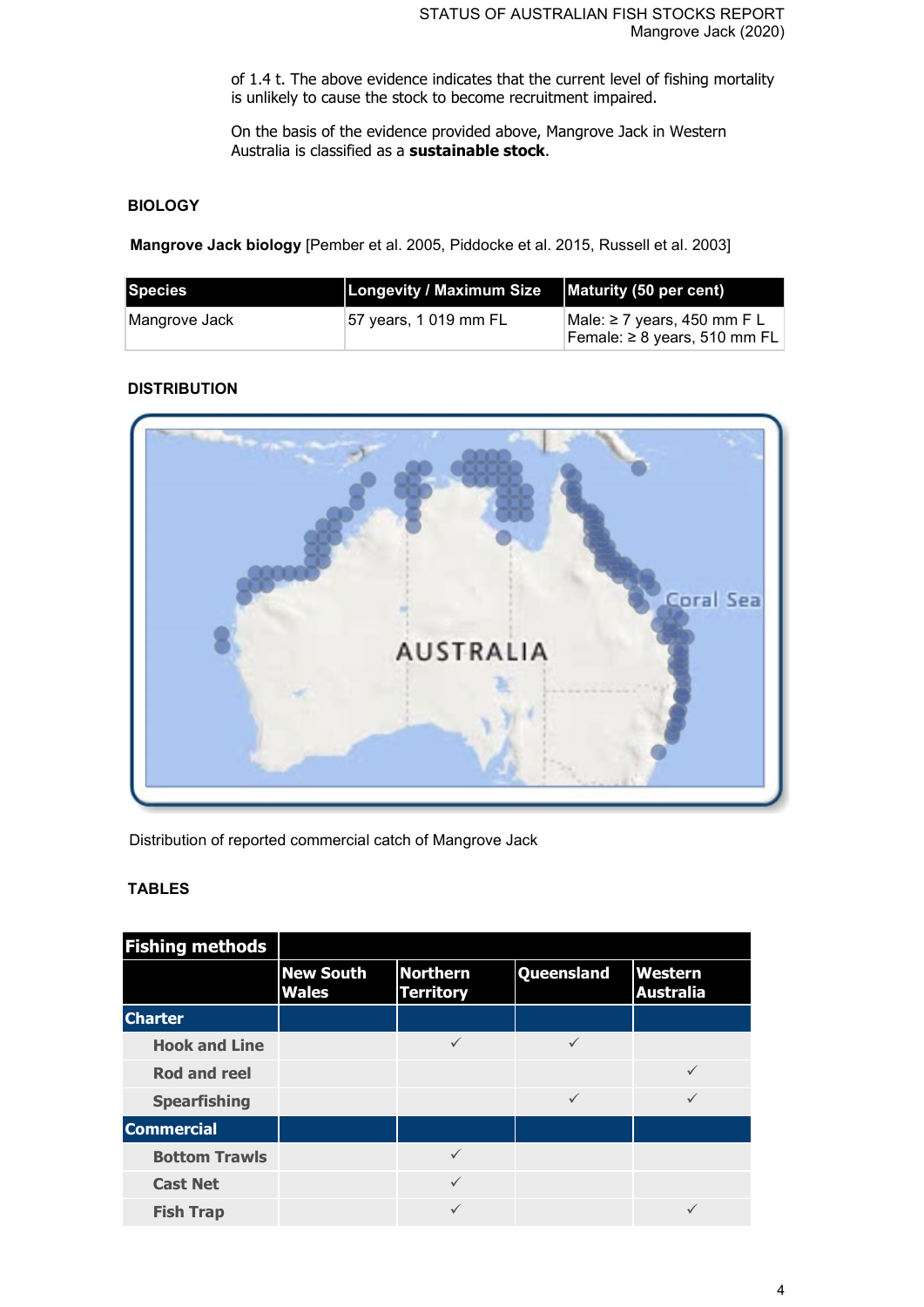| <b>Gillnet</b>                                               |              |              |              |              |
|--------------------------------------------------------------|--------------|--------------|--------------|--------------|
| Hand Line,<br><b>Hand Reel</b><br>or Powered<br><b>Reels</b> |              |              |              | $\checkmark$ |
| <b>Handline</b>                                              |              | $\checkmark$ |              |              |
| Line                                                         |              |              | $\checkmark$ |              |
| <b>Net</b>                                                   |              |              | $\checkmark$ |              |
| <b>Otter Trawl</b>                                           |              |              |              | $\checkmark$ |
| <b>Trawl</b>                                                 |              |              | $\checkmark$ |              |
| <b>Various</b>                                               | $\checkmark$ |              |              |              |
| <b>Recreational</b>                                          |              |              |              |              |
| <b>Hook and Line</b>                                         |              | $\checkmark$ | $\checkmark$ | ✓            |
| <b>Spearfishing</b>                                          |              |              | $\checkmark$ |              |

| <b>Management</b><br><b>Methods</b>     |                                     |              |                                    |
|-----------------------------------------|-------------------------------------|--------------|------------------------------------|
|                                         | <b>Northern</b><br><b>Territory</b> | Queensland   | <b>Western</b><br><b>Australia</b> |
| <b>Charter</b>                          |                                     |              |                                    |
| <b>Bag limits</b>                       |                                     |              | $\checkmark$                       |
| Gear<br>restrictions                    | $\checkmark$                        | $\checkmark$ |                                    |
| <b>Limited entry</b>                    |                                     |              | $\checkmark$                       |
| <b>Passenger</b><br><b>restrictions</b> |                                     |              | $\checkmark$                       |
| <b>Possession</b><br><b>limit</b>       | $\checkmark$                        | $\checkmark$ | $\checkmark$                       |
| <b>Size limit</b>                       | $\checkmark$                        | $\checkmark$ | $\checkmark$                       |
| <b>Spatial</b><br>closures              | $\checkmark$                        | $\checkmark$ |                                    |
| <b>Spatial zoning</b>                   |                                     |              | $\checkmark$                       |
| <b>Vessel limits</b>                    | $\checkmark$                        |              |                                    |
| <b>Commercial</b>                       |                                     |              |                                    |
| <b>Bycatch limits</b>                   |                                     | $\checkmark$ |                                    |
| Gear<br><b>restrictions</b>             | $\checkmark$                        | $\checkmark$ | $\checkmark$                       |
| <b>Limited entry</b>                    | $\checkmark$                        | $\checkmark$ | $\checkmark$                       |
| Quota                                   |                                     | $\checkmark$ |                                    |
| <b>Size limit</b>                       |                                     | $\checkmark$ | $\checkmark$                       |
| <b>Spatial</b><br>closures              | $\checkmark$                        | $\checkmark$ | $\checkmark$                       |
| <b>Spatial zoning</b>                   | $\checkmark$                        |              | $\checkmark$                       |
| <b>Temporal</b><br>closures             |                                     |              | $\checkmark$                       |
| <b>Vessel</b><br><b>restrictions</b>    | $\checkmark$                        |              | $\checkmark$                       |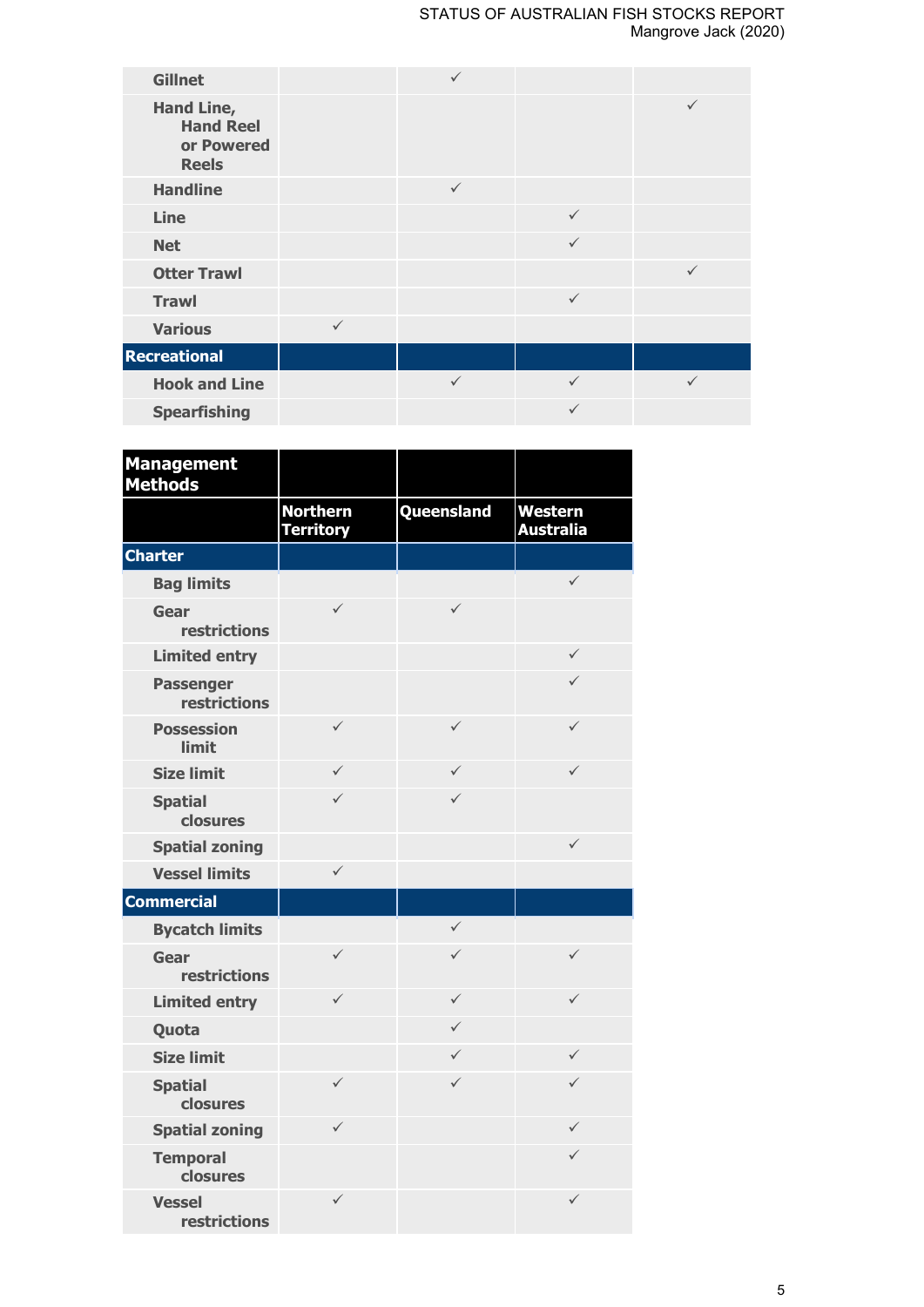| <b>Recreational</b>                                                  |              |              |              |
|----------------------------------------------------------------------|--------------|--------------|--------------|
| <b>Bag limits</b>                                                    |              |              | $\checkmark$ |
| Gear<br>restrictions                                                 | ✓            | ✓            | ✓            |
| <b>Licence</b><br>(Recreation<br>al Fishing<br>from Boat<br>License) |              |              | ✓            |
| <b>Possession</b><br>limit                                           | ✓            | ✓            | ✓            |
| <b>Size limit</b>                                                    | $\checkmark$ | $\checkmark$ | $\checkmark$ |
| <b>Spatial</b><br>closures                                           | ✓            | ✓            |              |
| <b>Vessel limits</b>                                                 | ✓            |              |              |

| <b>Catch</b>        |                                  |                                     |                                            |                             |
|---------------------|----------------------------------|-------------------------------------|--------------------------------------------|-----------------------------|
|                     | <b>New South</b><br><b>Wales</b> | <b>Northern</b><br><b>Territory</b> | Queensland                                 | Western<br><b>Australia</b> |
| <b>Charter</b>      |                                  | 2 <sub>t</sub>                      |                                            | 2 <sub>t</sub>              |
| <b>Commercial</b>   | 0.0934 t                         | 56.2845 t                           | 2.9228 t                                   | 13.5231 t                   |
| <b>Indigenous</b>   |                                  | Unknown                             | Unknown                                    | Unknown                     |
| <b>Recreational</b> |                                  | 0.9 t(2016)                         | Unknown<br>(GOC), 49 t (EC)<br>$(2019-20)$ | 2 t (2017/18)               |

**Western Australia** Active Vessels data is unreportable as there were fewer than three vessels operating in Pilbara Fish Trawl Interim Managed Fishery and Pilbara Trap Managed Fishery.

**Western Australia – Recreational (Catch)** Boat-based recreational catch is from 1 September 2017–31 August 2018. These data are derived from those reported in Ryan et al. [2019]. Shore based catches of Mangrove Jack are not known.

**Western Australia – Recreational (management methods)** A Recreational Fishing from Boat License is required for the use of a powered boat to fish or to transport catch or fishing gear to or from a land-based fishing location.

**Western Australia – Indigenous (management methods)** Subject to application of Section 211 of the *Native Title Act 1993* (Cth), and the exemption from a requirement to hold a recreational fishing licence, the non-commercial take by Indigenous fishers is covered by the same arrangements as that for recreational fishing.

**Northern Territory** Recreational Catch from West et al. [2012].

**Queensland – Indigenous (management methods)** for more information see https://www.daf.qld.gov.au/business-priorities/fisheries/traditional-fishing

**CATCH CHART**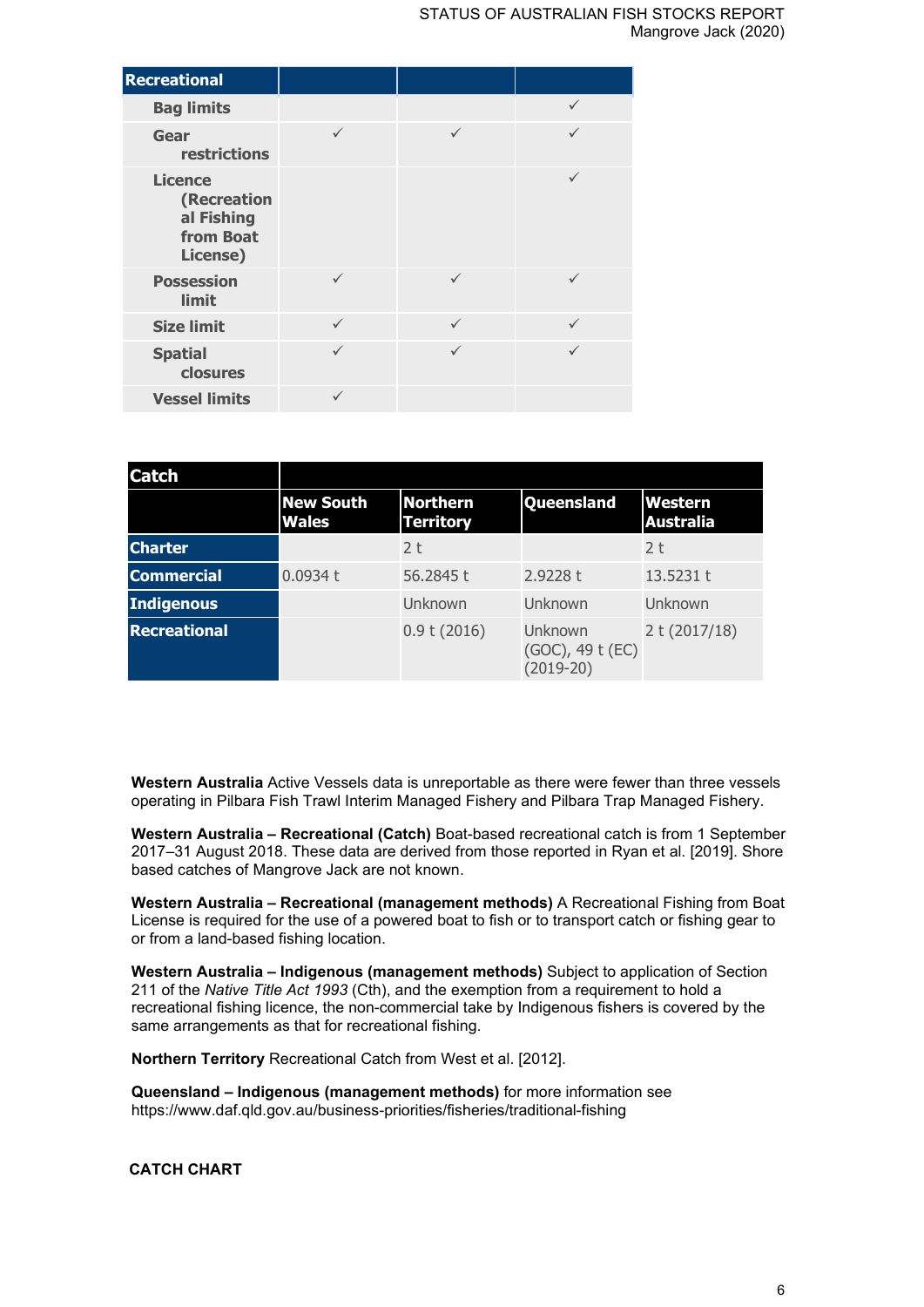## STATUS OF AUSTRALIAN FISH STOCKS REPORT Mangrove Jack (2020)



Commercial catch of Mangrove Jack - note confidential catch not shown

| <b>References</b>    |                                                                                                                                                                                                                                                                                                                                                                                                                                                                           |  |  |
|----------------------|---------------------------------------------------------------------------------------------------------------------------------------------------------------------------------------------------------------------------------------------------------------------------------------------------------------------------------------------------------------------------------------------------------------------------------------------------------------------------|--|--|
| Allen GR 1985        | FAO species catalogue, volume 6, snappers of the world. FAO Fisheries Synopsis 125.                                                                                                                                                                                                                                                                                                                                                                                       |  |  |
| <b>DPIRD 2017</b>    | DPIRD 2017, North Coast demersal scalefish resource harvest strategy 2017-2021. Version<br>1.0. Fisheries Management Paper No. 285. Department of Primary Industries and Regional<br>Development, Government of Western Australia, Perth, Australia. 35p.                                                                                                                                                                                                                 |  |  |
| Newman et al. 2020   | Newman, SJ, Wakefield, C, Skepper, C, Boddington, Blay, N 2020. North Coast Demersal<br>Resource Status Report 2019. pp. 158-168. In: Gaughan, D.J. and Santoro, K. (eds.) 2020.<br>Status Reports of the Fisheries and Aquatic Resources of Western Australia 2018/19: The<br>State of the Fisheries. Department of Primary Industries and Regional Development, Western<br>Australia, Perth, Australia. 291p.                                                           |  |  |
| Newman et al. 2018   | Newman, SJ, Brown, JI, Fairclough, DV, Wise, BS, Bellchambers, LM, Molony, BW, Lenanton,<br>RCJ, Jackson, G, Smith, KA, Gaughan, DJ, Fletcher, WJ, McAuley, RB and Wakefield, CB<br>2018, A risk assessment and prioritisation approach to the selection of indicator species for<br>the assessment of multi-species, multi-gear, multi-sector fishery resources. Marine Policy,<br>88: 11-22.                                                                            |  |  |
| O'Neill et al. 2011  | O'Neill, MF, Leigh, GM, Martin, JM, Newman, SJ, Chambers, M, Dichmont, CM and<br>Buckworth, RC 2011, Sustaining productivity of tropical red snappers using new monitoring<br>and reference points, The State of Queensland, Department of Employment, Economic<br>Development and Innovation, Brisbane, Queensland.                                                                                                                                                      |  |  |
| Pember et al. 2005   | Pember MB, Newman SJ, Hesp SA, Young GC, Skepper CL, Hall NG and Potter IC 2005,<br>Biological parameters for managing the fisheries for Blue and King Threadfins, Estuary<br>Rockcod, Malabar Grouper and Mangrove Jack in north-western Australia. Final Report to the<br>Fisheries Research and Development Corporation (FRDC) on Project No. 2002/003. Centre<br>for Fish and Fisheries Research, Murdoch University, Murdoch, Western Australia, Australia.<br>172p. |  |  |
| Piddocke et al. 2015 | Piddocke, TP, Butler, GL, Butcher, PA, Stewart, J, Bucher, DJ and Christidis, L 2015, Age and<br>growth of mangrove red Snapper Lutjanus argentimaculatus at its cool-water-range limits,<br>Journal of Fish Biology, 86, 1587-1600.                                                                                                                                                                                                                                      |  |  |
| Pradella et al. 2013 | Pradella, N, Fowler, AM, Booth, DJ, Macreadie, PI 2013. Fish assemblages associated with oil<br>industry structures on the continental shelf of north-western Australia. Journal of Fish<br>Biology, 84(1): 247–255.                                                                                                                                                                                                                                                      |  |  |
| Russell et al. 2003  | Russell, DJ, McDougall, AJ, Fletcher, AS, Ovenden, JR and Street, R 2003, Biology,<br>management and genetic stocks structure of mangrove jack (Lutjanus argentimaculatus) in<br>Australia. FRDC Project Number 1999/122, Department of Primary Industries, Queensland<br>and the Fisheries Research Development Corporation, Brisbane.                                                                                                                                   |  |  |
| Ryan et al. 2019     | Ryan KL, Hall NG, Lai EK, Smallwood CB, Tate, A, Taylor SM, Wise BS 2019, Statewide<br>survey of boat-based recreational fishing in Western Australia 2017/18. Fisheries Research<br>Report No. 297. Department of Primary Industries and Regional Development, Government<br>of Western Australia, Perth.                                                                                                                                                                |  |  |
| Webley et al. 2015   | Webley, J, McInnes, K, Teixeira, D, Lawson, A, Quinn, R 2015, Statewide Recreational<br>Fishing Survey 2013-14, Queensland Department of Agriculture and Fisheries, Brisbane.                                                                                                                                                                                                                                                                                             |  |  |
| West et al. 2012     | West, LD, Lyle, JM, Matthews, SR and Stark, KE 2012, A survey of recreational fishing in the<br>Northern Territory, 2009-10, Fishery report 109, Northern Territory Government Department                                                                                                                                                                                                                                                                                 |  |  |